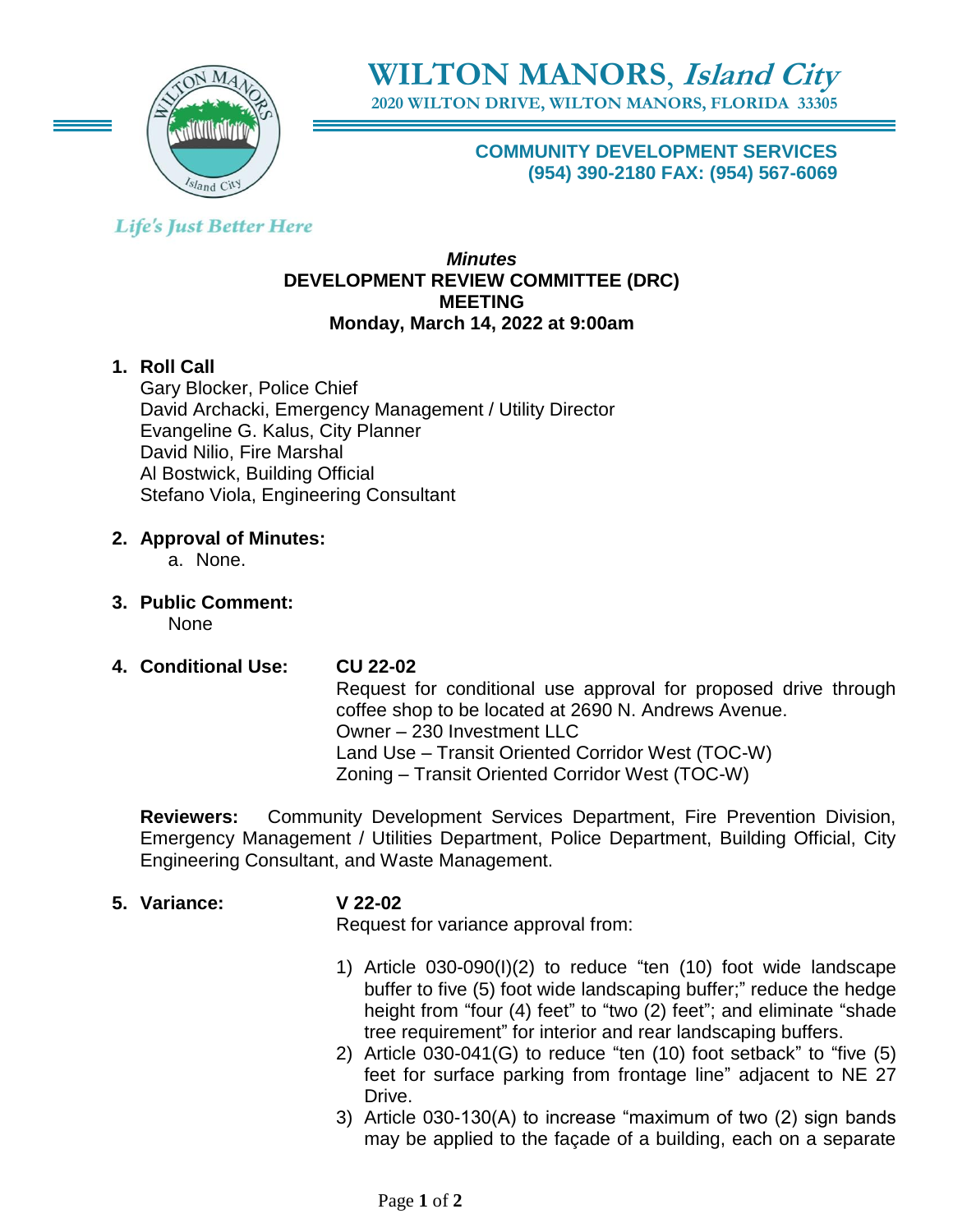floor" to "five (5) sign bans may be applied to the façade of a building on one floor."

- 4) Article 030-130(I) to increase size and number of menu boards from not to exceed six (6) square feet to not too exceed nine (9) square feet on the west and east facades for a total of two (2).
- 5) Article 145-050(o) to allow for signage copy to not to identify the legal name, registered fictitious name, or registered trademark of the business.

For proposed drive through coffee shop to be located at 2690 N. Andrews Avenue.

Owner – 230 Investment LLC Land Use – Transit Oriented Corridor West (TOC-W) Zoning – Transit Oriented Corridor West (TOC-W)

**Reviewers:** Community Development Services Department, Fire Prevention Division, Emergency Management / Utilities Department, Police Department, Building Official, City Engineering Consultant, and Waste Management.

## **6. Site Plan: SP 22-01** Request for site plan approval for interior renovation and addition to a commercial building for a new drive through coffee shop for the property located at 2690 N. Andrews Avenue. Owner – 230 Investment LLC Land Use – Transit Oriented Corridor West (TOC-W) Zoning – Transit Oriented Corridor West (TOC-W)

**Reviewers:** Community Development Services Department, Fire Prevention Division, Emergency Management / Utilities Department, Police Department, Building Official, City Engineering Consultant, and Waste Management.

Joshua Orsini, Architect, Tim McKenna and Marissa McKenna, representing property owner, 230 Investments LLC, were present. City staff went over comments with applicant. Comments attached. A motion was made by Committee Member Viola and seconded by Committee Member Blocker to approve. Motion approved 7-0.

Meeting adjourned at 9:04 a.m.